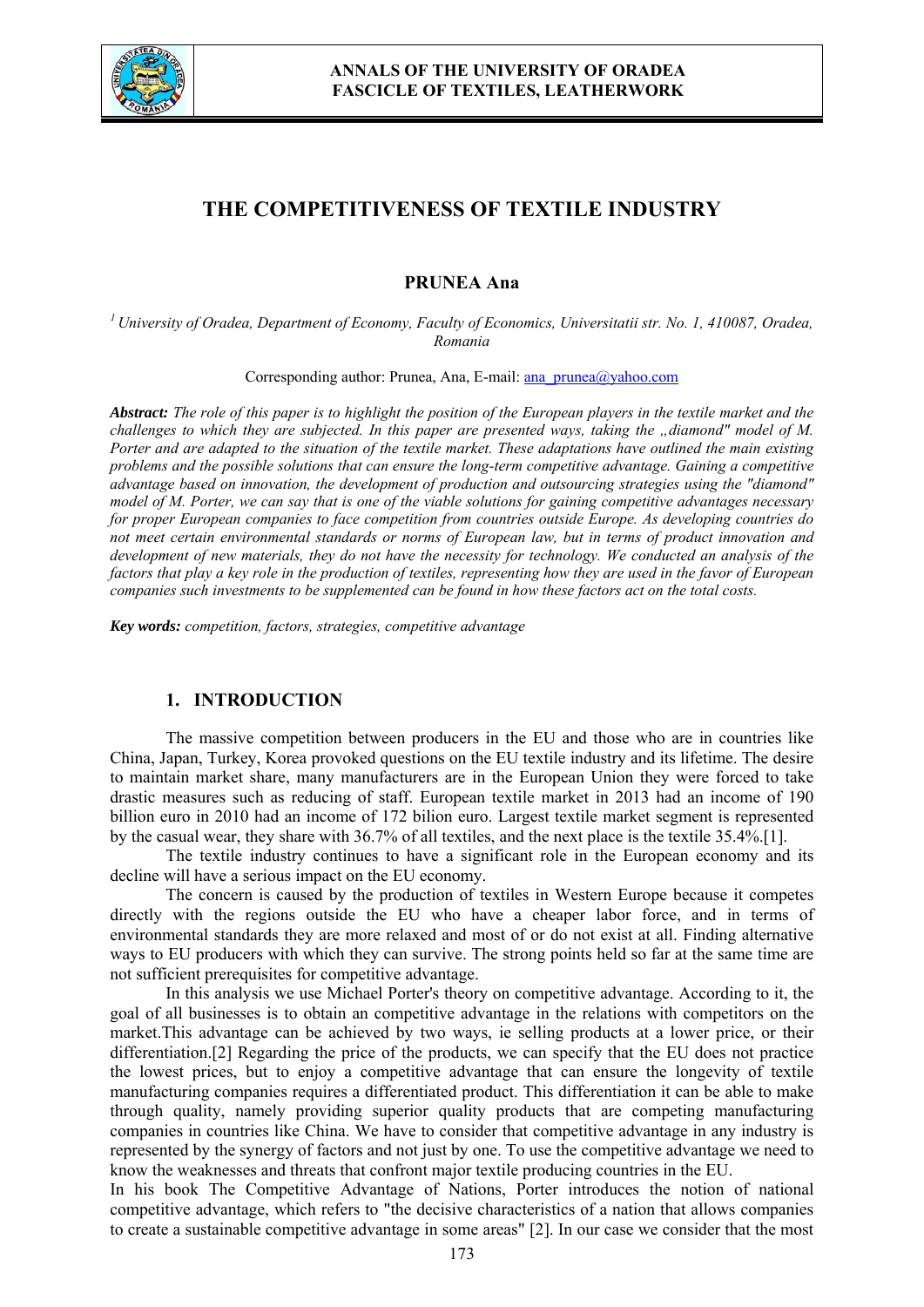advanced countries like France, Germany and the United Kingdom, because according to statistics conducted by Datamonitor in these countries produce the largest quantity of textiles in Europe. But to face competition from outside the EU, manufacturing companies have to believe or support their competitive advantages.

| Country        | %Share |
|----------------|--------|
| France         | 15,6%  |
| Germany        | 15,3%  |
| United Kingdom | 14,3%  |
| Italy          | 13,8%  |
| Spain          | 9,4%   |
| Rest of Europe | 31,5%  |

*Table. 1: Europe textile market segmentation*

#### **2. FACTOR CONDITIONS**

 These factors are represented by human resources (their quantity, quality, and knowledge), data resources of capital (cost of finance industry) and infrastructure (here we include transportation system, communications, health care, cultural conditions). Given that some of these factors are detained by a default country, and have different combinations of factors from one industry to another, we can specify that the competitive advantage of a country is the result of the mix of these factors. But we have to mention that in creating competitive advantage not all factors are equally important, so Porter has classified as "basic factors" (human resources, unskilled labor), "advanced" (modern infrastructure, trained personnel in research ), "general" (transportation system, motivated staff with basic general education high school) and "specialized" (specialized or adapted infrastructure industry, specializing in a particular field staff).

In textile production factors are required basis, the general being rare. General factors, represent the processes that need qualified staff rarely found, one of the processes that it takes these factors are the production of synthetic fibers. Otherwise, the main production processes can take place using only basic factors, ie mainly unskilled or basic knowledge, the resources required for the production of textiles finding is easy. These factors can be considered as the generators of competitive advantage, but their operation is typical of countries where we find abundant and the breakneck small. In Europe the labor cost is relatively high compared to countries beyond, developing countries. Imports of textiles from developing countries such as Indonesia, India, Pakistan, grows twice as fast as exports of textiles to the EU regions [3]. Noticing that brain source of competitive advantage is in practice a low cost because competition can not be surpassed in this respect, European manufacturers were going to invest in other ways to create competitive advantage. They developed the design, fashion, even created new materials, by investing in research. We may say that was created a competitive advantage based on innovation.

#### **3. THE DEMAND FACTOR**

 The second factor in creating competitive advantage in an industry is represented by the existence demanded for its products. In the early 1980s has been changing the way of buying clothing that is people have begun to purchase clothing only for one season. This custom came with creating the concept of fashion and lifestyle change that until 1980 does not take place only once or twice a year. The appearance of this concept has led to intensified competition in consumption growth. European producers have focused more on fashion in style textile quality and less on their price. This demand for textiles in fashion having different colors and patterns are more likely to be satisfied by 'local' or Europeans manufacturers than by those from outside Europe because Europeans are the ones who invented this concept, it will occur subsequent changes or adaptations throughout Europe. The competitive advantage enjoyed by European manufacturers bringing with him a number of other advantages:

- a) the response speed to challenges demand;
- b) lower distribution costs;
- c) there will be costs due to long period's stationary products in stock.

With the advent of large brands, the buyers began to associate with quality, preferring them instead of them located in Asia for example where they are unknown. With the growth of the industry based on demand, manufacturers have started to look for distributors that would ensure quick delivery of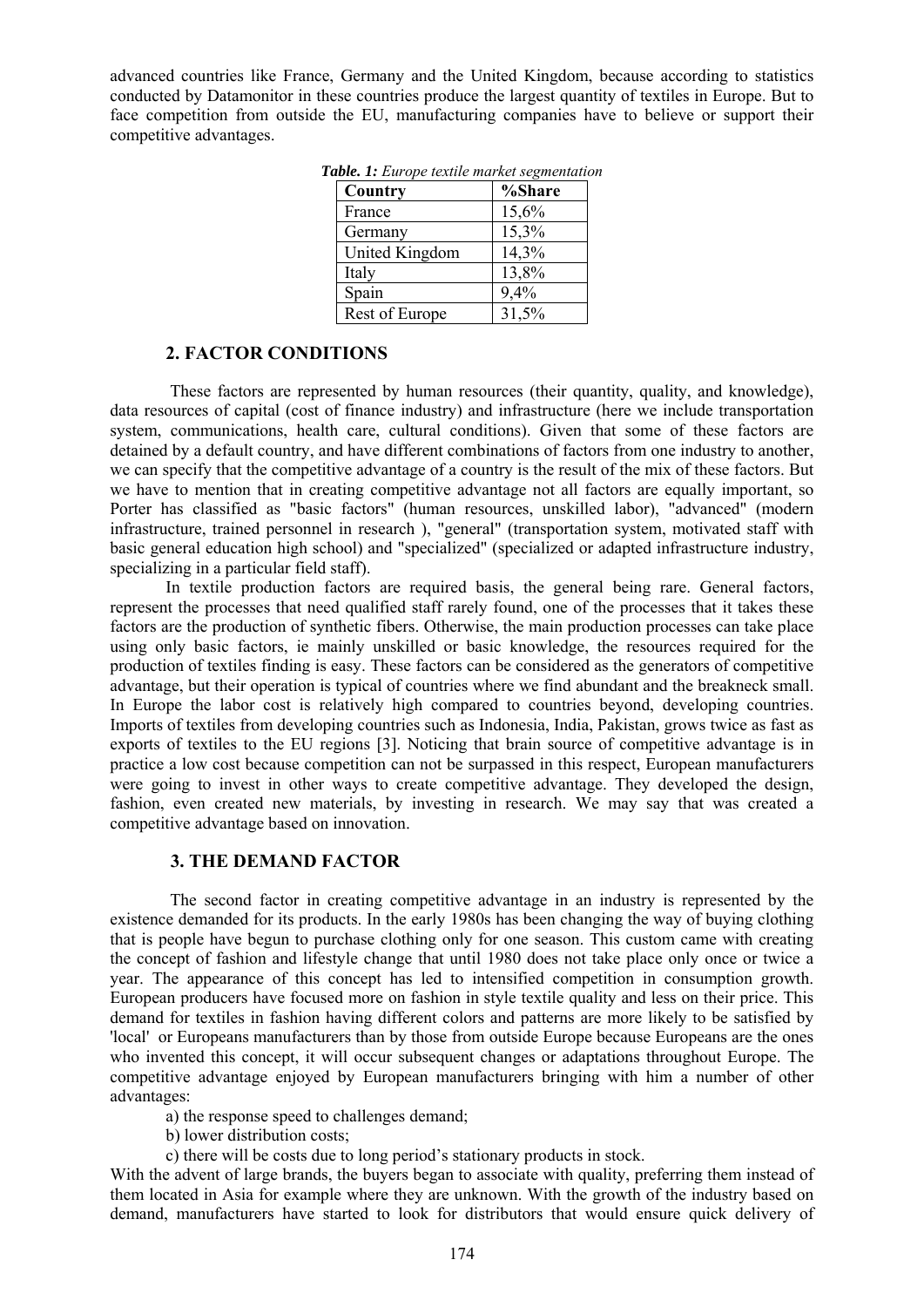

## **ANNALS OF THE UNIVERSITY OF ORADEA FASCICLE OF TEXTILES, LEATHERWORK**

products and to deal with frequent changes of style in this area. In Europe the company which registered in 2010 the highest incomes in Europe is Bennetton Group. This is recorded in Milan, Italy and is the main activate the production of clothing for adults and children and the second activity is the production of textiles. Benetton has nearly 10,000 employees and in 2012 had \$ 3,2 million turnover [1]. Indeed, in Italy the percentage that you spend on clothes per citizen is the highest, being 10% of total revenues in 2000 [3]. As consumers are more sophisticated applications with both pressure faced by manufacturing companies is higher.

# **4. STRATEGY STRUCTURE AND RIVALRY**

 In a globalized and liberalized world, there is a clear line of demarcation between "cost routing" and "differentiation".

Differentiation markets can go hand in hand with directing supply chain costs.

A competitive strategy used by European companies is represented by textile manufacturer's collaboration with the fashion designers, resulting in the creation of materials and new designs. We mention here one of the most popular joint Marks & Spencer ventures.

One method to enter the retail sector of many European countries without fear of loss of identity large companies is the method called franchising. Benetton was among the first who used this method and managed to deliver around the world textile and clothing without losing autonomy and thus having control over the distribution network.

The major companies have considered relocating production as the only method that could cope with success in this area. The relocation takes place only in the production and is in countries where labor is cheap. Both the research and part design and product design will be outsourced.

This outsourcing of production takes place in countries from Europe, most of them belonging to the Central and Eastern EU. Eastern European countries have come to be among the leading textile providers of West European with Turkey and North Africa.

Investments made in research and development has led to the creation of new types of materials, like those ecological and environmentally and are difficult to copy by the EU's main competitors represented as barriers to entry of new producers less developed.

Regarding competition, we can consider the one threatening from India and Pakistan. Their products are limited to simple items like t-shirts or underwear. China already produces complex items of superior quality the aforementioned countries. It holds a 30% share of EU imports in 2003 and owns 50% of imports from Italy. [1]. The key to success of China, lies in practicing a very low price for a product "good" or well done. Counterfeiting products has become a highly practiced in China. To strengthen its position in the Chinese industry is mostly used in practicing state dumped. Although, with China's accession to the WTO (World Trade Organization) should have the advantages establishing fair competition. But these advantages cannot be operated because there complete information on the conditions of production and sales in China.

#### **5. RELATED INDUSTRIES**

 The competitive advantage comes from tight cooperation between large suppliers and companies. They help companies to gain access to information on new technologies and methods [2]. EU textile sector is composed from small and medium companies. In 2010 the European textile industry realised a total turnover of  $\epsilon$  172 billion and employed 1.9 million people in more than 127,000 companies. The average number of employees in a company in 2010 was about 19. [4] The largest drop has been registered in Spain, France, Germany, Czech Republic and the UK. All have experienced a decline above 55%, the largest seen in the UK with 67%. The lowest declines were registered in Belgium, Netherlands (both 43%), Finland24 (37%) and Bulgaria with only 17%. In Bulgaria textile manufacturing employment declined by 50% whereas clothing manufacturing employment only declined by 9%.[1]

The speed of the producers response to customer needs, flexibility and the speed at which manufacturers can adapt to environmental changes occurred is really to competitive advantage. The high degree of regional concentration, combined with decentralization, creates conditions for the phenomenon appointed by Marshall an "industrial district" [5]. These types of small concentrations of